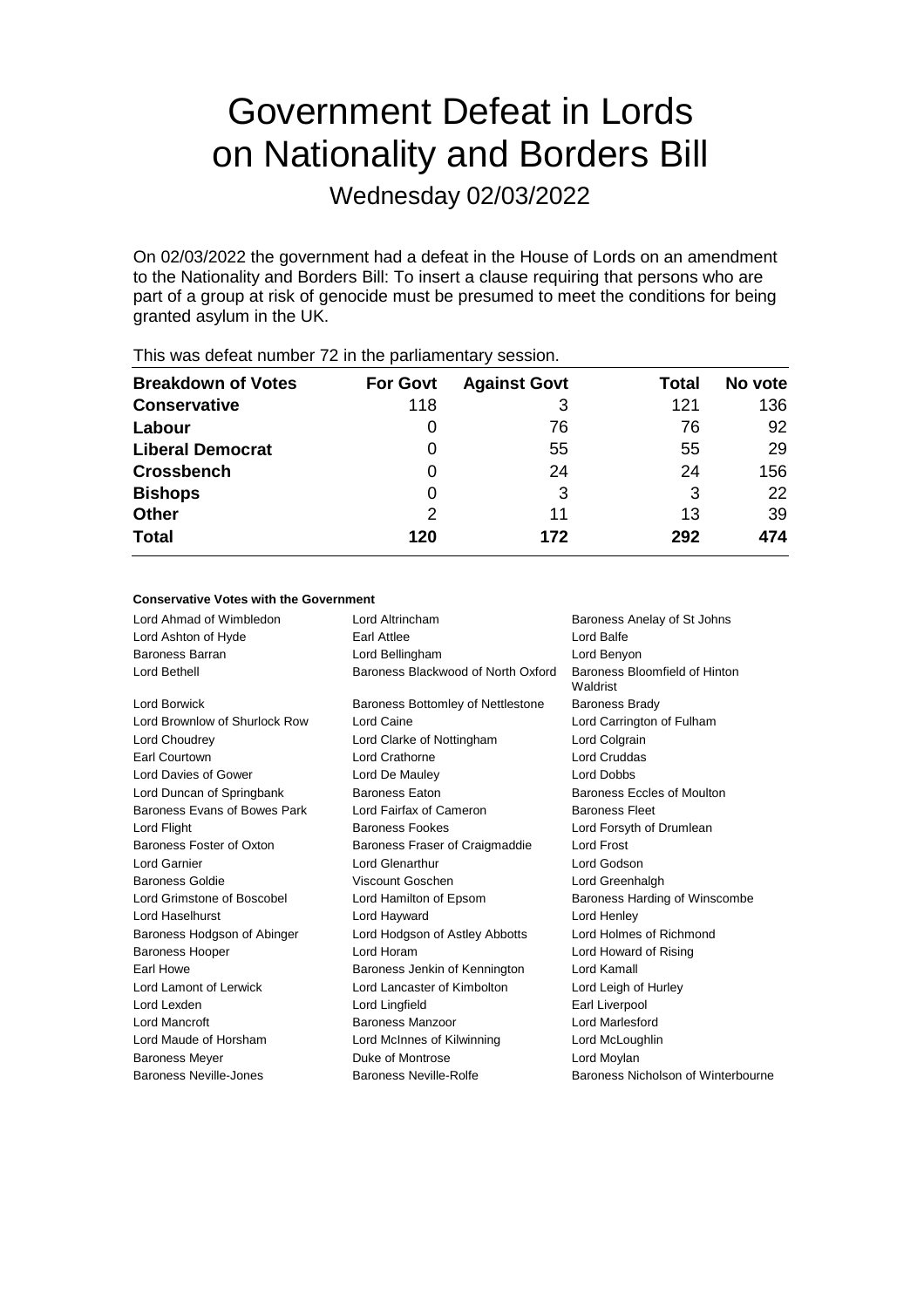| Lord Offord of Garvel                | Lord Parkinson of Whitley Bay | Baroness Penn                    |
|--------------------------------------|-------------------------------|----------------------------------|
| Lord Pickles                         | <b>Baroness Pidding</b>       | Lord Porter of Spalding          |
| Lord Randall of Uxbridge             | <b>Baroness Rawlings</b>      | Lord Reay                        |
| <b>Baroness Redfern</b>              | Lord Risby                    | Lord Robathan                    |
| Lord Sarfraz                         | Lord Sassoon                  | <b>Baroness Sater</b>            |
| <b>Baroness Seccombe</b>             | Lord Selkirk of Douglas       | Baroness Shackleton of Belgravia |
| Lord Sharpe of Epsom                 | Lord Sheikh                   | Lord Sherbourne of Didsbury      |
| Earl Shrewsbury                      | Lord Smith of Hindhead        | Baroness Stedman-Scott           |
| Lord Sterling of Plaistow            | Lord Stewart of Dirleton      | Baroness Stowell of Beeston      |
| Lord Strathcarron                    | Lord Taylor of Holbeach       | Viscount Trenchard               |
| Lord True                            | Baroness Vere of Norbiton     | Baroness Verma                   |
| Lord Wei                             | Lord Wharton of Yarm          | Lord Willetts                    |
| <b>Baroness Williams of Trafford</b> | Lord Wolfson of Tredegar      | Lord Young of Cookham            |
| Viscount Younger of Leckie           |                               |                                  |
|                                      |                               |                                  |

## **Conservative Votes against the Government** Lord Polak **Baroness Stroud** Baroness Stroud Baroness Warsi

**Labour Votes with the Government**

## **Labour Votes against the Government**

Baroness Adams of Craigielea Lord Anderson of Swansea Baroness Andrews Baroness Bakewell **Baroness Blake of Leeds** Lord Berkeley **Baroness Blake of Leeds** Baroness Blower **Lord Blunkett** Lord Boateng Lord Boateng Lord Bradley Lord Browne of Ladyton Lord Campbell-Savours Lord Cashman Baroness Chakrabarti Lord Coaker Lord Collins of Highbury Baroness Corston Lord Davies of Brixton Lord Dubs Lord Elder Lord Foulkes of Cumnock Baroness Gale **Baroness Golding** Baroness Golding Lord Hacking Lord Hain Lord Harris of Haringey Baroness Hayman of Ullock Baroness Hayter of Kentish Town Baroness Healy of Primrose Hill Lord Hendy Baroness Henig Lord Howarth of Newport Lord Hunt of Kings Heath Baroness Jones of Whitchurch Baroness Kennedy of The Shaws Lord Kennedy of Southwark Lord Khan of Burnley Baroness Kingsmill Lord Knight of Weymouth Baroness Lawrence of Clarendon Lord Layard **Baroness Lister of Burtersett** Baroness Mallalieu Lord Maxton Lord McAvoy Baroness McIntosh of Hudnall Lord McNicol of West Kilbride Baroness Merron Lord Murphy of Torfaen **Baroness Nye** Baroness Osamor Baroness Pitkeathley Lord Ponsonby of Shulbrede Baroness Ramsay of Cartvale Baroness Ritchie of Downpatrick Lord Robertson of Port Ellen Lord Rosser Baroness Royall of Blaisdon Baroness Sherlock Lord Sikka Baroness Smith of Basildon Viscount Stansgate Baroness Taylor of Bolton Lord Tomlinson **Lord Touhig Lord Touhig Lord Triesman** Lord Tunnicliffe Lord Watson of Invergowrie Lord Watts Baroness Wheeler **Lord Whitty Baroness Wilcox of Newport Baroness Wilcox of Newport** Lord Winston **Lord Wood of Anfield** Baroness Young of Old Scone Lord Young of Norwood Green

#### **Liberal Democrat Votes with the Government**

# **Liberal Democrat Votes against the Government**

| Lord Addington               | Lord |
|------------------------------|------|
| Lord Beith                   | Baro |
| Lord Bruce of Bennachie      | Lord |
| Lord Campbell of Pittenweem  | Lord |
| <b>Baroness Featherstone</b> | Lord |

Clement-Jones Lord Dholakia

Alderdice Lord Allan of Hallam ness Benjamin Baroness Brinton Burnett Burnett Baroness Burt of Solihull Foster of Bath Lord Goddard of Stockport